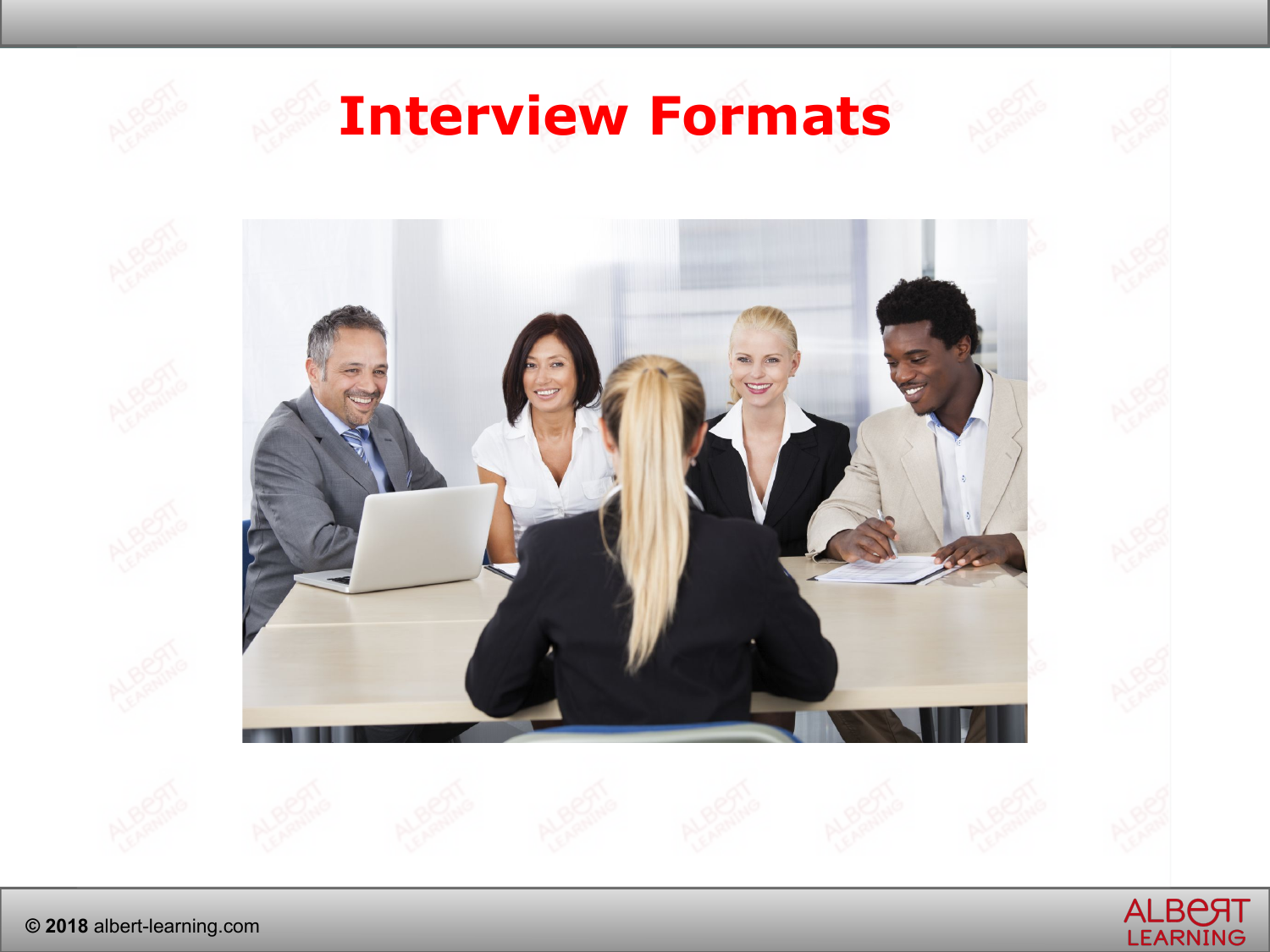## **Vocabulary**

**Interviewer**: a person who interviews someone, especially as a job. **Interviewee**: a person who is interviewed

**Adapt**: make (something) suitable for a new use or purpose; modify.

**Icebreaker:** a thing that serves to relieve inhibitions or tension between people.

**Co-curricular**:(of an activity at a school or college) pursued in addition to the normal course of study.

**Laid back**: relaxed and easygoing.

**Cautious**: (of a person) careful to avoid potential problems or dangers. **Demeanor:** outward behaviour or bearing.

**Professionalism**: the competence or skill expected of a professional.

**Sarcastic**: marked by or given to using irony in order to mock or convey contempt.